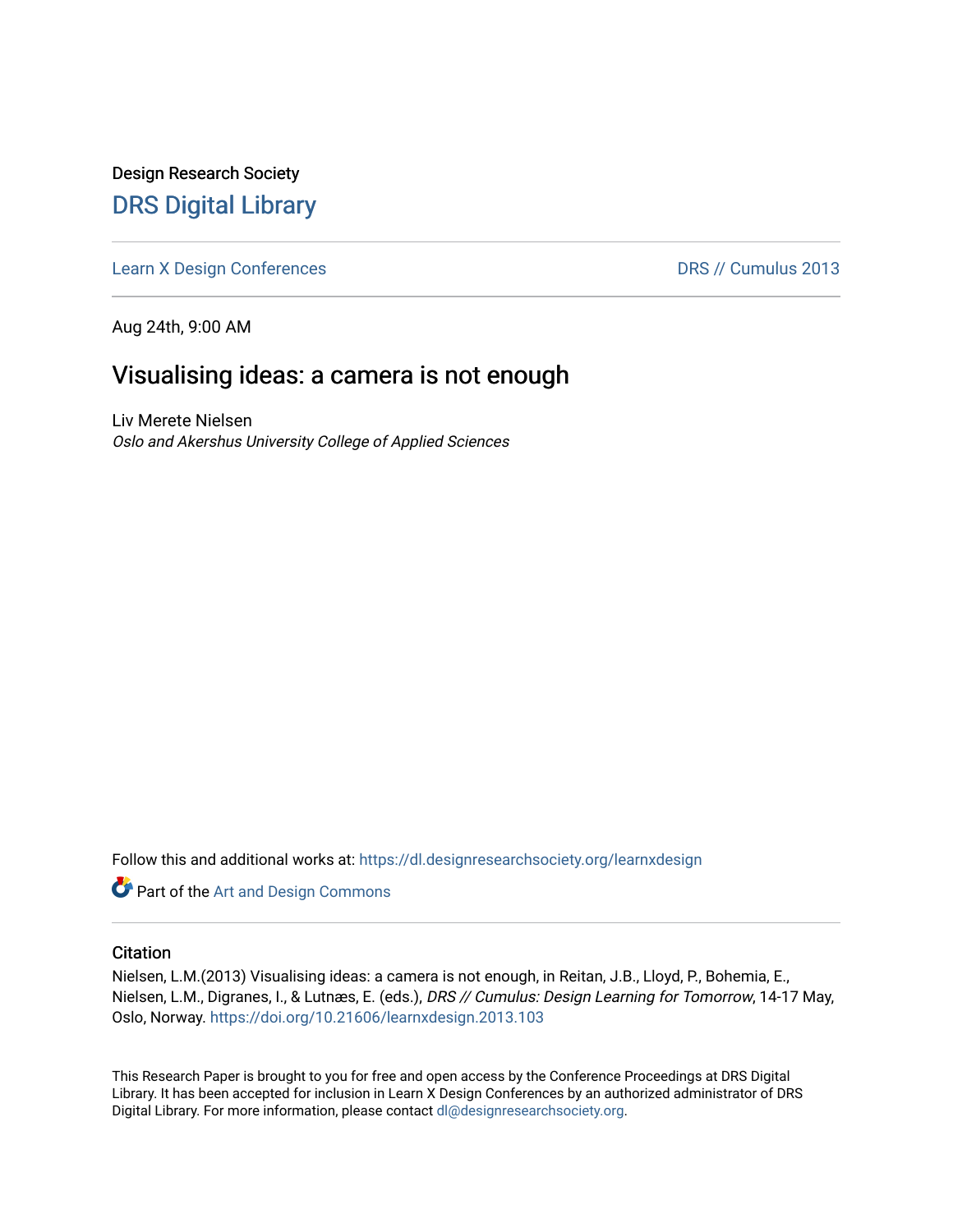DRS // CUMULUS 2013 2nd International Conference for Design Education Researchers Oslo, 14–17 May 2013



# **Visualising ideas: a camera is not enough**

Liv Merete NIELSEN\*

 $\overline{a}$ 

Oslo and Akershus University College of Applied Sciences

*Abstract: When photography was widely introduced as a tool for documentation, the art of mimetic drawing was challenged as a main activity in art education. This raised the question: Why bother with mimetic drawing in art classes when any object, person or event can be documented with a camera? The question of mimesis in painting and drawing existed long before the introduction of cameras, and it raised philosophical questions in relation to the ideals of pictorial representations. This paper problematises some issues that have constructed a counterproductive contradiction when it comes to training mimetic drawing in general art and design education. This*  topic relates to stakeholders with agendas for art education, which in some ways is *different from the agendas held by stakeholders within design education. The issue of training mimetic drawing in primary and lower secondary education is seen as part of building design literacy as a future competence for all.* 

*Keywords: visualisation, mimetic drawing, design education, design literacy.* 

<sup>\*</sup> Corresponding author: Department/School | Oslo and Akershus University College of Applied Sciences | Norway | e-mail: LivMerete.Nielsen@hioa.no

Copyright © 2013. Copyright in each paper on this conference proceedings is the property of the author(s). Permission is granted to reproduce copies of these works for purposes relevant to the above conference, provided that the author(s), source and copyright notice are included on each copy. For other uses, including extended quotation, please contact the author(s).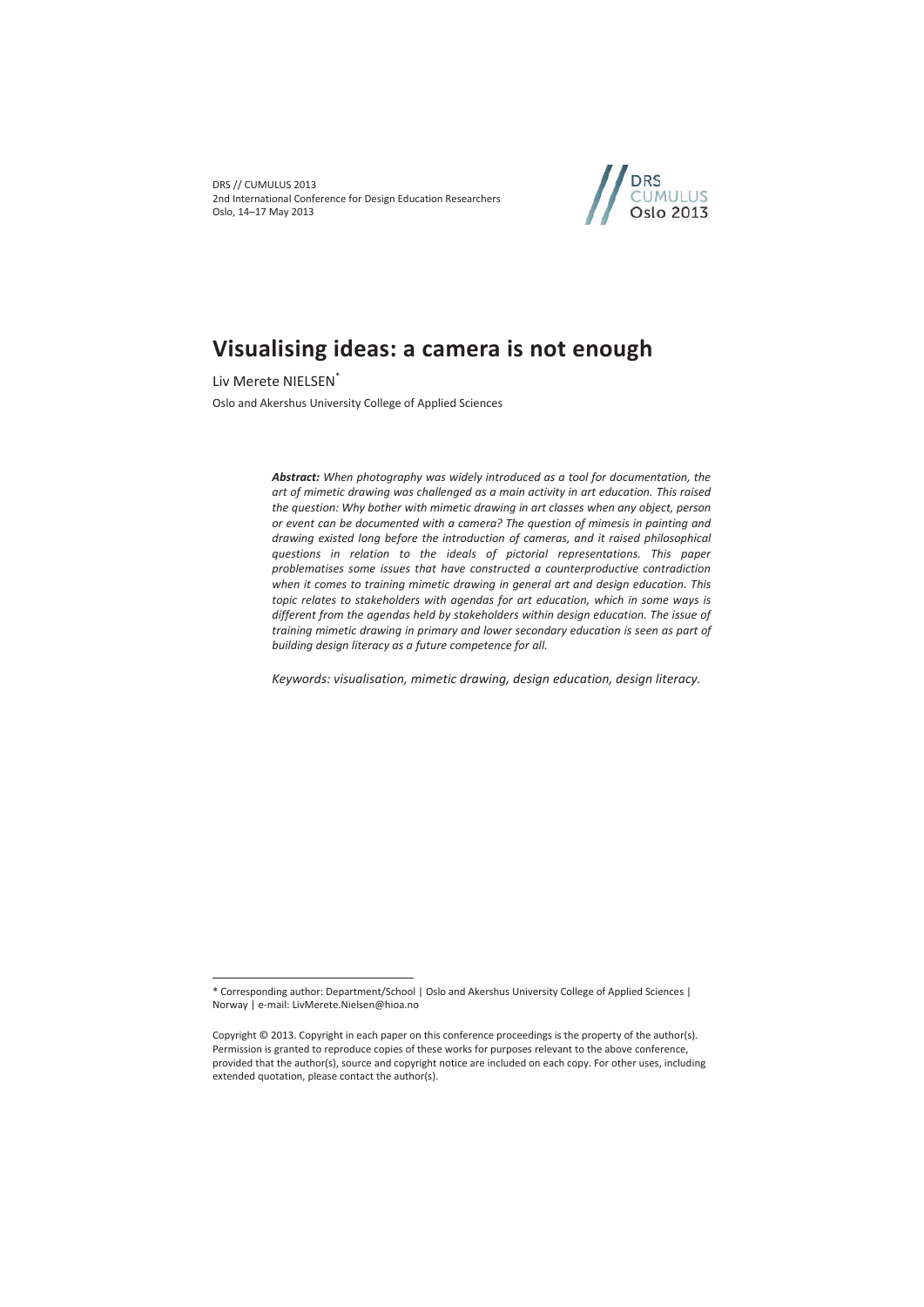### **Background**

Some years ago, I participated in a panel discussion on art and design education with other teacher-trainers where I—among other things—advocated the importance of strengthening visual literacy in general education. I argued that visualisation of ideas was a competence for the future and that the training of such skills was integrated into the primary and lower secondary education curriculum in Norway. This argument was based on a notion that decisions will increasingly be made on the basis of pictorial representations. Professional areas, such as medicine and engineering, use visualisation for decision making on a greater scale than ever before; furthermore, in a consumer context, ideas, politics and attitudes are increasingly being communicated visually.

After the session, a Nordic colleague came up to me and held up his compact camera and announced that he could use that piece of equipment to document any situation. He no longer needed the skills of hand drawing to document his experiences. His underlying point seemed to be that drawing is an old-fashioned tool and medium and that it is therefore no longer a skill that needs to be taught in schools. I agreed that indisputable advancements have been made in compact cameras, now also available on most cell phones. The question is, however, whether cameras have made drawing skills obsolete in primary and lower secondary education.

The comment from my colleague indicates that such ideas have some support within the community of Nordic teacher-trainers. Therefore, it is relevant to reflect upon whether or not the increasing use of compact cameras is an argument for a decrease in the teaching of hand drawing or if there are other possible explanations. According to a Norwegian study of drawings by youngsters over a period of five years (1992-1997), their interest in drawing declined from the age of eight to the age of thirteen (Nielsen 2000). This happened despite the fact that these children had art and craft classes in their core education, totally approximately three lessons every week. Cell phones with cameras had not been introduced at the time of the study, so there must be some other explanations.

In this article, I will focus on some repertoires of visual representations and discuss how they are connected to time and to philosophical questions related to how the real world can best be depicted. This issue existed long before cameras were introduced in the 1800s. I will discuss mimetic drawing from the perspective of educational ideas both within the art field and the design field of knowledge. Questions related to how conceptual drawing, which is central in design processes, is connected to the training of mimetic drawing will also be raised. These questions will also be discussed in relation to education for non-designers from the perspective of empowering the public to participate in design processes. Stakeholders from the art world seem to have different views about these questions in comparison to stakeholders representing the design perspective. In order to outline the ideas these different stakeholders build upon, we need to go back in history. I have chosen to discuss different forms of pictorial representations with a focus on questions related to mimesis and linear perspective.

## **Repertoire in pictorial representations**

Today, we have several alternative ways to represent a three dimensional object on a two dimensional surface. Take a bicycle. We know that both a photograph and a mimetic drawing of a bicycle are distortions. They are both two-dimensional representations of a three-dimensional, real bicycle. The bicycle can also be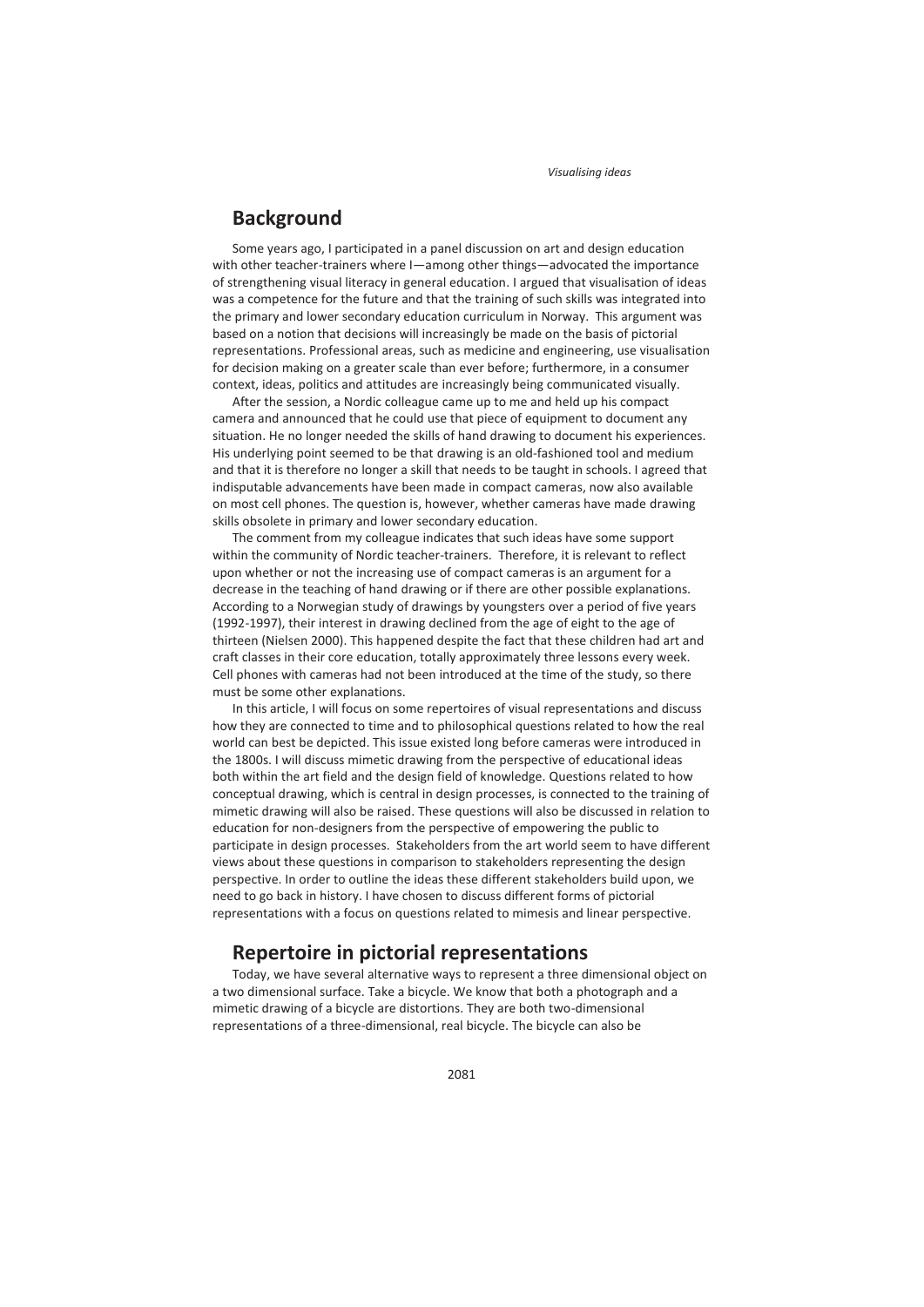represented as a projection drawing, with plan and elevation on paper or on a screen. It can also be represented by three-dimensional rapid prototyping in scale or as a 1:1 ratio. Projections and rapid prototyping are tools designers use in the design process to communicate ideas and solutions with their peers, future users, clients or producers. In an art context, the representation of a bicycle can be communicated and interpreted more widely. The artist's feelings about the bicycle can be conveyed by how he/she represents it in his/her work. Here lies the most significant difference between art and design. Art can be a comment or a feeling, while design deals with creating better solutions for our everyday life. The designer can design a better bicycle as a solution for a transportation challenge. There is no doubt that we need both comments and solutions for a better future.

The attitude from my Nordic colleague about drawing being old-fashioned needs to be understood from the perspective of the two fields of art and design. Art and design have a lot in common in terms of visualising ideas and creating artefacts. However, at the same time, they have different aims and values when it comes to ideas for education. Stakeholders from these two fields have different points of departure as a basis for their priorities in an educational setting. These stakeholders have had different influences at different levels in the educational system. In light of this, I have chosen to take a closer look at how mimetic representation has been promoted or inhibited.

### *Mimetic representations versus projections*

The division between depicting what you know versus depicting what you see is well known and has been discussed ever since Plato wrote *The Republic*, where he used representations of a bed as an example. He discussed whether there was any difference in the bed when it was seen from different angles, or whether the bed merely looked different when seen from different viewpoints. He asked: 'Does painting aim at reproducing any actual object as it is, or the appearance of it as it looks? In other words, is it a representation of the truth or of a semblance?' (Plato 1992, pp. 64-65). Plato was opposed to producing paintings that resembled the visible world. If a rectangular table was represented in the way it appeared, the table could be perceived as not being rectangular, because the furthermost edge of the table would seem shorter than the foremost edge. In reality, the edges were of equal length, and a painting should show this equality; otherwise, the painting would be false. According to Plato, a representation of a semblance was false, while a representation of the idea of what an object really was depicted the truth about the object. Plato advocated the principle of true length and angles, which the Egyptians used in their painting style for more than 3,000 years, and he disagreed with the way Greek paintings were developing during his lifetime, which was towards a representation of the visible world (Markussen 1987, pp. 99-100). In contrast to the Greek style, the Egyptians presented a simultaneous frontal representation and a profile representation of the human body in their paintings. The Egyptian *canon* was based on values, wherein the figure was represented from its most distinctive side. It was based upon the principle of representing the world as it was, not as it was perceived. These two canons have widely influenced our Western way of representing objects and space 1) the Egyptian *canon*, which lasted for 3,000 years and 2) the Renaissance *canon*, which lasted from 1425 to 1900 (Markussen 1987, p. 93).

The Renaissance *canon* was based on the principle of representation of the visible world, and the invention of linear perspective overshadowed other ways of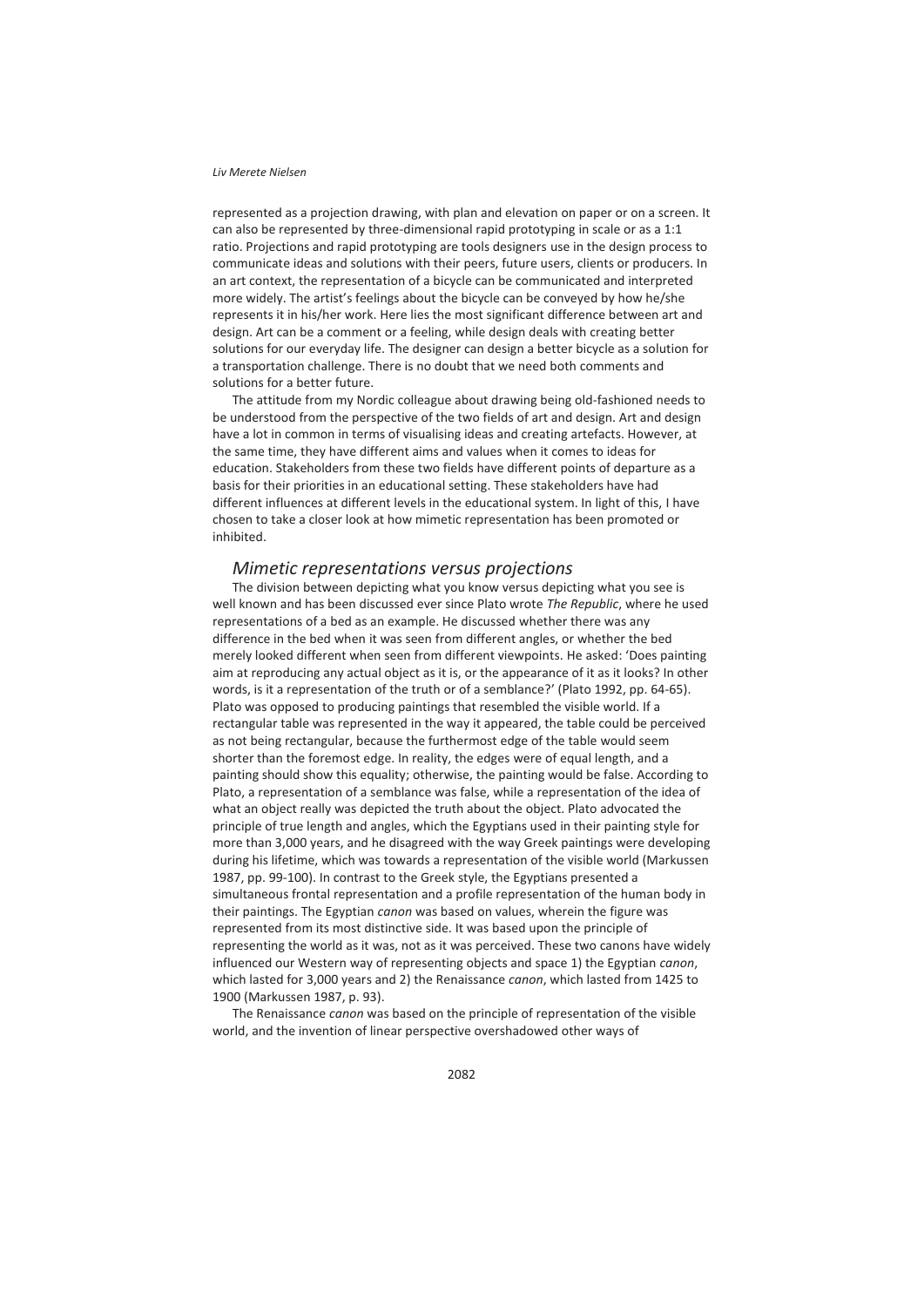representation in paintings. The concept of representing the visible world as it appears has been understood as a mimetic approach of the visible world, and the laws of perspective from the Renaissance were considered to be the most sophisticated way of rendering such a representation. While the Greeks used foreshortening long before 1450, it wasn't until the Renaissance that foreshortening was given a mathematical explanation, thereby developing the theory of perspective as a tool for representing the visible world.



*Figure 1. Reconstructions of the Egyptian canon and the Renaissance canon of representation. In the Egyptian canon, the table filled with food was represented with the simultaneous use of plan and elevation: the table was represented frontally, while the top of the table was represented as an uplifted plan. In the Renaissance canon, the table was represented as a semblance where some objects overlapped others. Source: Laila Eriksen in Farstad et al. 1999, p. 95 and p. 98.* 

The mathematical explanation of perspective drawing was significant to both architects and artists in the Renaissance when mimesis was considered important. In Britain, perspective drawing was at its peak in art education from 1860 to 1901 when art and science were still taught in the same department. However, after the final separation of art and science education at the turn of the twentieth century, perspective drawing in education declined, and, according to Stuart MacDonald it was moribund in the 1970s (MacDonald 1970, p. 53). MacDonald has described the rise and fall of perspective in art education in his book, *History and Philosophy of Art Education*, (1970). He emphasises that architectural education has a history that is different from the history of art education. Architectural education has been led by utility, using different concepts of representation, such as isometry and axonometry, in addition to plan, elevation and linear perspective. For the same purpose, axonometric projection was introduced in engineering schools in the late nineteenth century for its usefulness as an accurate technical tool (Pérez-Gómez 1997, p. 314). Axonometric projection contains true length but not true angles, and in a way it merges the two concepts of the visible and the known world.

### *One universal solution–or anything goes?*

In 1927, Erwin Panofsky attacked the notion of linear perspective as a unique, valid method for representing visual reality. One of his main objections was that humans see through two eyes and not one eye, as the linear perspective presupposed (Panofsky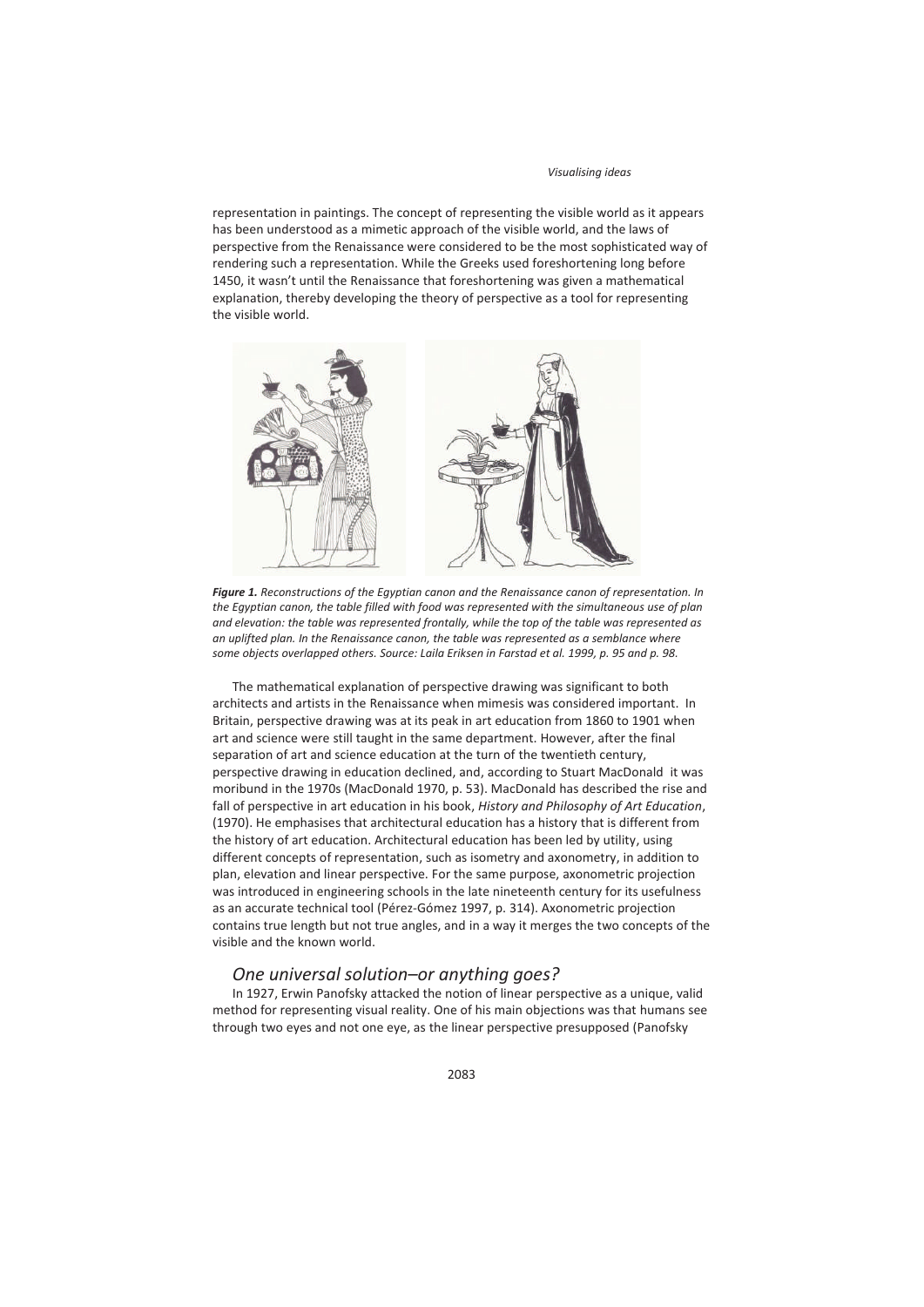1991, p. 29). Discussions on whether linear perspective can provide a true copy of the visible world have appeared in the art, design and architectural fields, although there are major differences in the discussions concerning accuracy and purpose. The art historian Gombrich has defended perspective, referring to it as: '…the most important trick in the armoury of illusionistic art' (1992, p. 205). For this statement Gombrich was attacked by an American artist, Norman Turner, as late as 1992 (Turner 1992, pp. 139- 50). But to claim that perspective is the most important trick of illusionistic art, as Gombrich did, does not mean that it is the *only way*. This searching for *one way* of representation must be seen in the context of a positivistic paradigm, where searching for what can be positive confirmed as universal knowledge is central. Most of us accept the obvious notion that there is *more* than *one* way to represent an idea or an object, and that context and purpose guides the choice of which solution to implement. The artists' revolt against linear perspective encompassed protests against the accepted way of representing the visible world. However, according to Lawrence Wright, the development of cubist paintings was also built upon the perspective tradition (Wright 1983, p. 308). About the same time, European artists developed an interest in children's drawings and in Eastern painting traditions. This interest in children's charming expressions and their mixing of plans has also influenced educational ideas at primary and lower secondary school.



*Figure 2. A seven year old boy has made this drawing of his house, using. He has used a mix of plan and elevation.* 

In the Draw92/97 study (Nielsen 2000), the youngsters struggled to draw a room the way it appeared to them when they were asked to do so at the age of 13. At that age, their interest in drawing had also declined compared to the interest they showed when they were asked to draw at the age of eight. Their struggle indicated that mimetic drawing had not been given priority in their art and crafts classes at primary and lower secondary school. Some of the youngsters had turned to parents, uncles or siblings when they wanted to draw the world as it appeared. This raises the following questions: Is there a conscious ideology behind teachers' choices not to prioritise mimetic drawing? Do teachers have a tendency *not* to teach *any concept* of representation because there is no agreement on one representation being superior to others? Is this a way of declaring anything goes?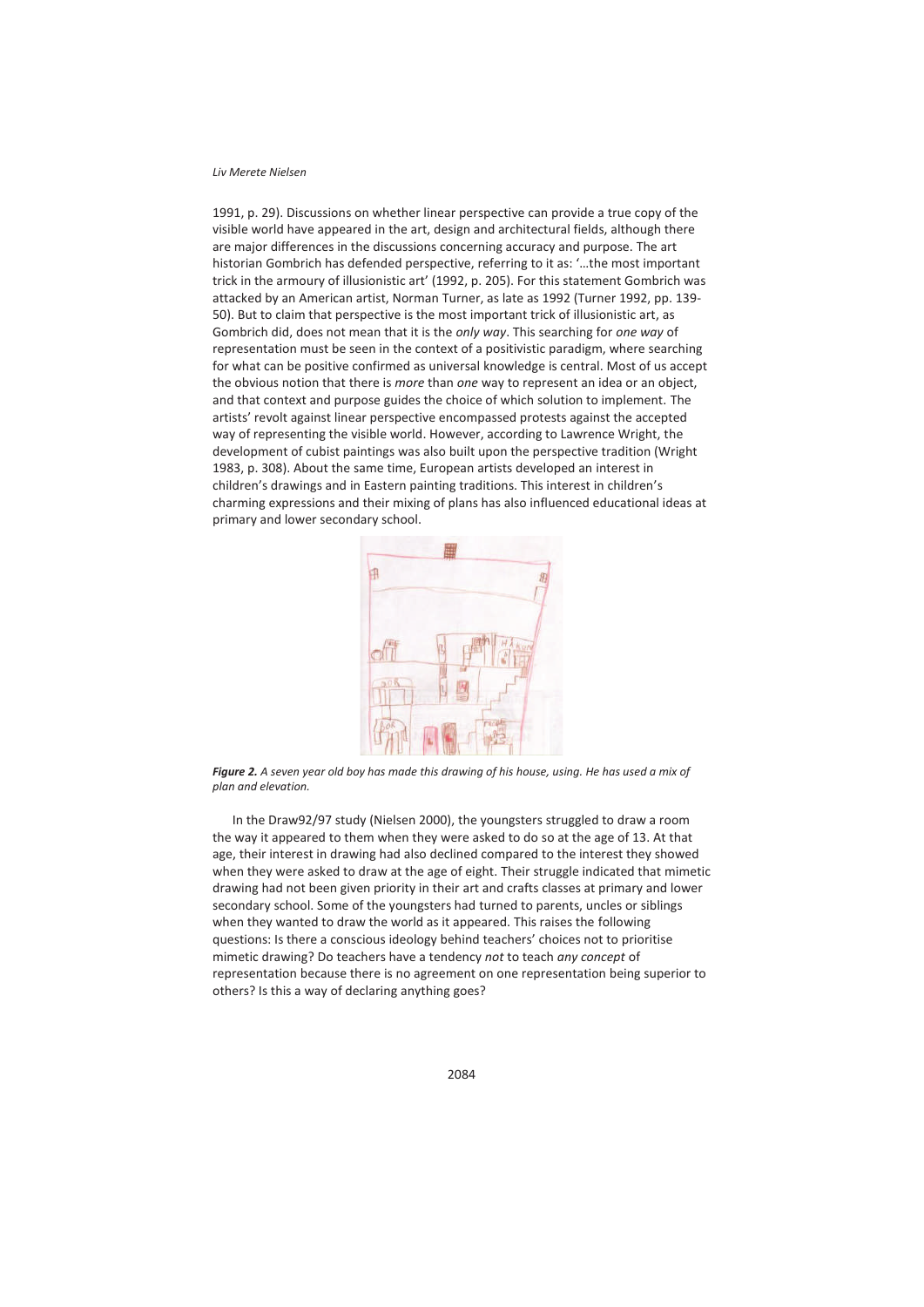### *Non-teaching promoted by art teachers*

In Norway, the structure of Art and crafts in the national curriculum is different than it is in other Nordic countries, which are more like the rest of Europe where art classes are separated from design and craft classes. In 1960, art, textiles and woodwork (sloyd) were merged into *one* subject in Norway—today named *Kunst og håndverk* (Art and crafts) (Nielsen 2008). Now, this Art and crafts subject has four main topics: Visual communication, Design, Art and Architecture (Norwegian National Curriculum 2006). However, even if the Norwegian structure is somewhat special, youngsters in the Norwegian school system seems to have faced the same problems of non-teaching that students in other countries have faced. Angela Anning has described how youngsters are expected to learn visual representation in the art lessons in the UK, while at the same time their teachers neglect teaching them. About the youngsters in school, she says:

They are expected to learn the Western European conventions of base-line, occlusion, perspective and a single viewpoint – though nobody teaches them how. So by trial and error, rarely via direct instruction, children struggle to master the technical challenges of representing space, scale and perspective. Those who fail to master the technicalities assume from a depressingly early age that they are "no good at drawing" and quickly abandon it as an alternative mode of representation to speech and writing. (Anning 1999, p. 170)

Anning's observations of the youngsters declining interest in drawing correspond with the findings from the Draw92/97 study. The explanation for this seems more and more obvious; the youngsters stop drawing because they are not helped in their struggle to represent what they want to depict. This seems to be a result of the chosen strategy of non-teaching of drawing in art classes. The teachers' choices are probably done on the basis of good intentions, and they are probably seen as a strategy to conserve the children's charming preschool way of drawing expressively using simultaneous plan and elevation. This strategy might have been aimed at maintaining the youngsters' preschool enthusiasm for drawing. However, this has not been the case neither in Anning's example nor in the Draw92/97 study. Youngsters are not comfortable with a preschool drawing style at the age of thirteen, even if their art teacher likes their drawings. This non-teaching strategy is a withholding of knowledge, and it does not promote the joy of mastery, contrary to what some teachers think. Viktor Lowenfeld, who has influenced the philosophy of art-education since the 1950s, was fully aware of the frustration, disappointment and even shock that youngsters could experience at the ages of eleven to thirteen when they became aware of their childish way of drawing. In *Creative and Mental Growth*, he wrote:

As one of the consequences of this shock the child stops his creative work. He "can't draw anything" because of his sudden critical awareness realises the "inefficient" childish approach. The drawing expression seems "childish" and "ridiculous" because of the sudden awakening of an adult attitude. (Lowenfeld 1957, p. 233)

Working together, Brittain and Lowenfeld developed their romantic concept about art education for youngsters. They are critical of teaching of mimetic drawing to youngsters from the ages of twelve to fourteen. In the fifth edition of *Creative and*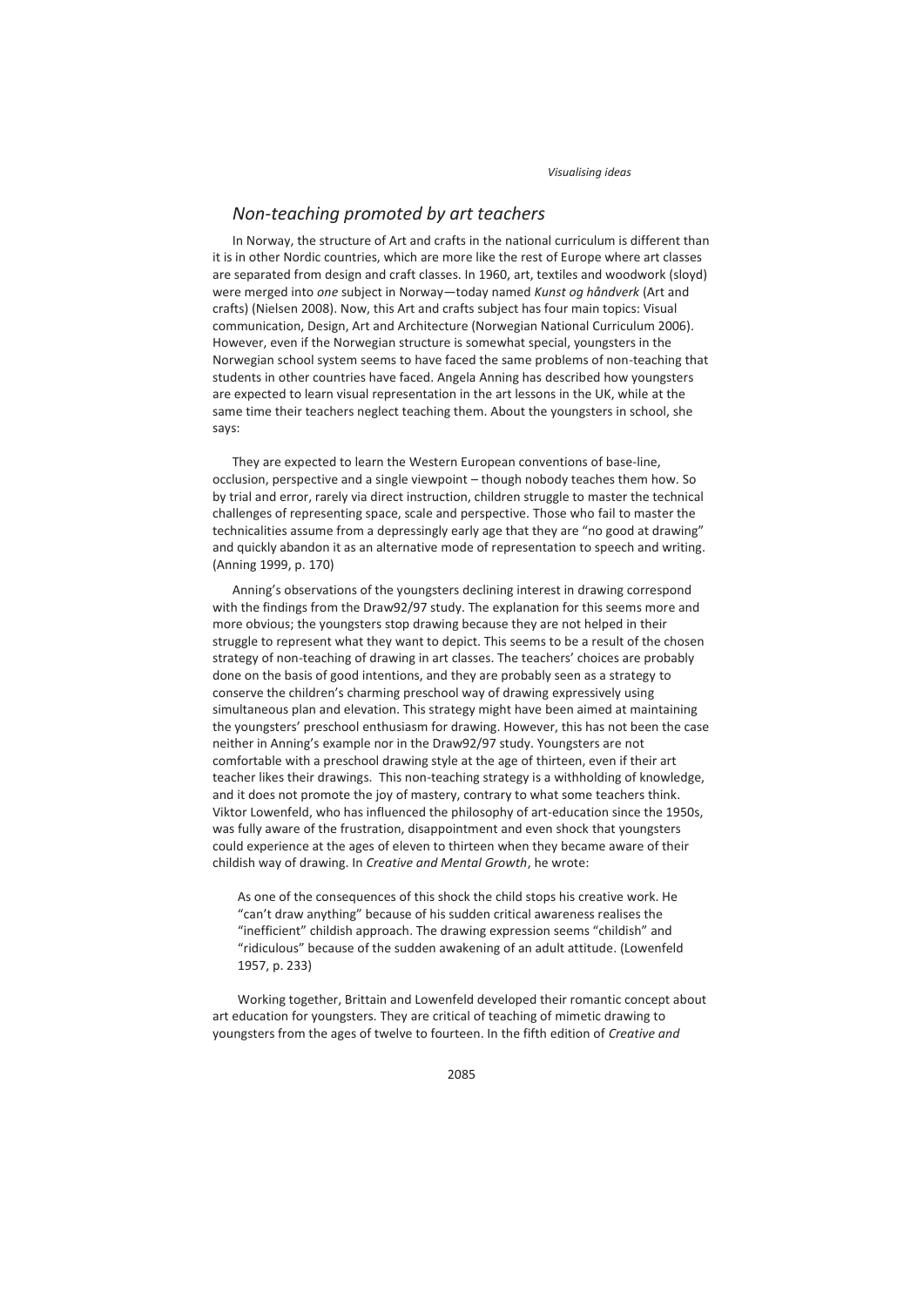*Mental Growth*, they state: 'The representation of depth must be discovered by the student. To take this discovery from him by "explaining" perspective would deprive him of an important experience' (Lowenfeld and Brittain 1970, p. 262). Although it appears that Lowenfeld and Brittain regard perspective as unimportant, their questioning of the diminution of trees and the representation of space in the children's drawings indicates that they mean that diminution is important knowledge *if* the child discovers it for himself or herself (Lowenfeld and Brittain 1970, p. 262). This emphasises that the strategy of non-teaching is one of their issues.

# **Visual representations in education**

I am not sure if Turner's attack on Gombrich has furthered the discussion in any meaningful way. However, it shows that some stakeholders within the art world still have problems accepting multiple attitudes about representation of space, in which the linear perspective is just *one* option in a wider repertoire. Technology that serves the computer entertainment industry and pilot simulators, which fascinate youngsters so much, build upon the principles of linear perspective to give an illusion of space. Hence, linear perspective does not seem to have gone out of fashion for youngsters or for the society at large.

If the argument against the teaching of mimetic drawing in school is that it has no relationship to the world the children experience, that argument is too simplistic. Perspective drawing with overlapping and diminution is perhaps the closest cultural conception developed to represent the visible world as it is seen and experienced every day through our eyes. It is also close to the way we see the world in photographs and on television. This does not mean that the images are a copy of the world: all images are distortions, as they are two-dimensional representations. The concept of plans and elevations is more abstract than perspective drawing. The question is whether this abstraction of plans and elevations is preferable to a concept of drawing with overlapping, diminution and, later, linear perspective. It does not benefit the child's development to prefer and protect one conception of representing space over another by hiding the cultural conventions and neglecting to teach the cultural concepts of drawing to the youngsters.

Lowenfeld could not see the consequences of his well-intentioned concept of art education as non-teaching. His concept was obviously a reaction to the existing paradigm of teaching right and wrong in art. In the same way, many teachers today might see their own teaching, or non-teaching, through the lens of self-expression and the 'child art' paradigm (Wilson 2004), which they themselves were taught at teacher training college. The question is whether the strategy of letting children and youngsters discover everything about spatial representation on their own is a strategy that makes them abandon drawing instead of continuing. The romantic ideals of Lowenfeld seems to supports views on art education where there is nothing to teach.

### *Design promotes a broader repertoire*

To jump between the two conceptions of representation—drawing the world the way it is known and drawing the world the way it appears through the eye—does not seem to represent a big problem in the field of design education as it seems to do in the field of art education. Designers and architects use plans and elevations in some drawings and perspective in others because the type of representation is chosen to fit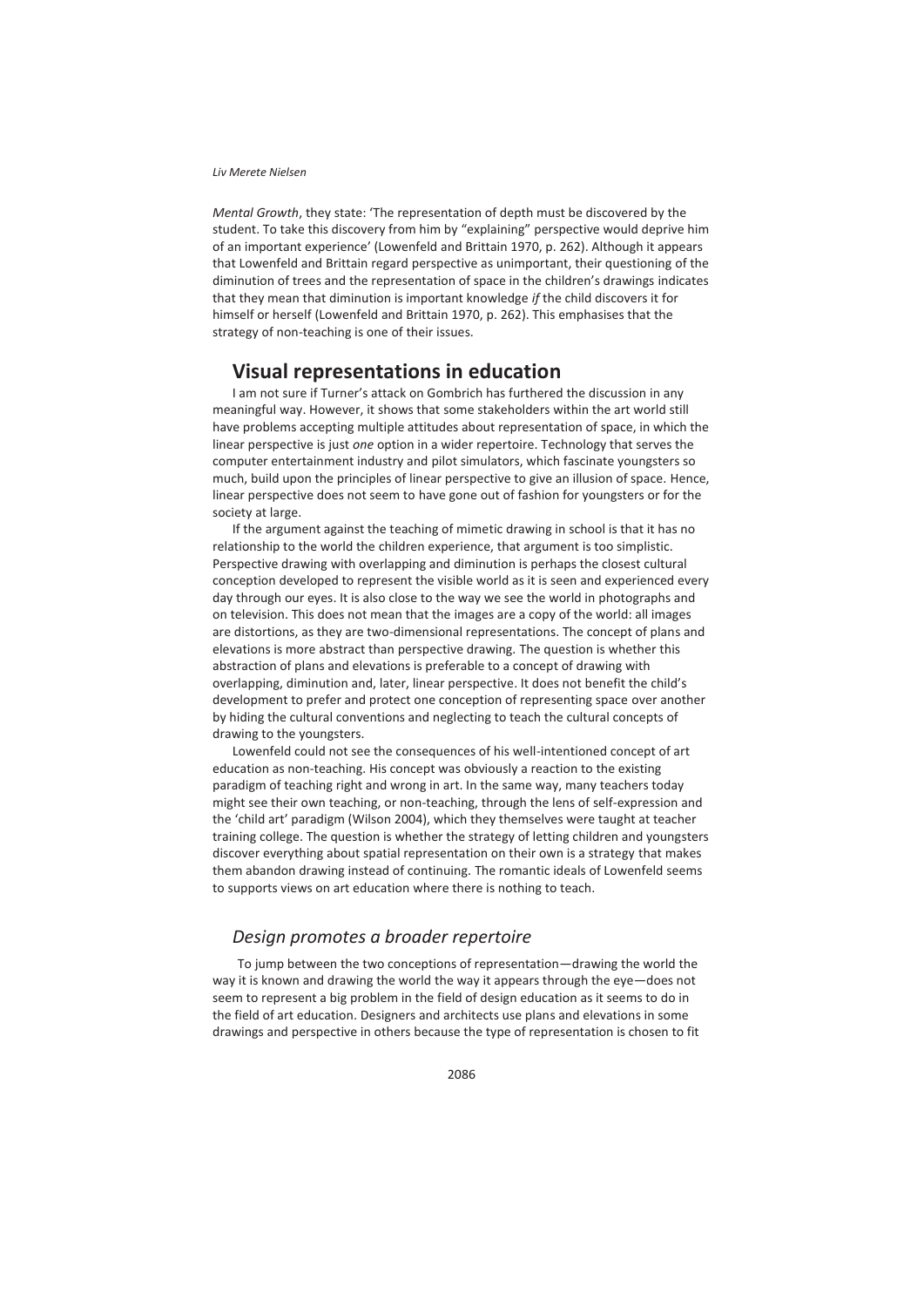the intentions of the drawing. The architect's drawings that are intended for the authorities are different from the personal sketches he or she makes at the beginning of a project. The drawings made for the carpenter are different from those produced for the client during the planning process or from the drawings produced for the presentation. Sometimes the drawing explains how space *is* by using plans and elevation; in a different situation, the purpose might very well be to create a drawing of what a room *looks* like.

In reference to the comment from my Nordic colleague, I did not really understand why he was so eager to tell me about his camera, as if he had an insight that I did not have. His argument that the camera is superior to hand drawing would be valid if documentation was the main scope of visualisation in society and in education, but it is not. Visualisation of ideas and solutions not yet articulated by anyone else than the image's creator, requires someone who has the skills to communicate the idea visually.



*Figure 3. Sketches by Per Farstad for his walker TROJA produced by TOPRO as. He has used perspective sketches to show the concept, and he has used projections to develop and visualise technical details. Photography is used in the final phase of the design process. This walker received a Norwegian award for 'Good Design' in 2002. Design: Per Farstad.* 

It is obvious to designers, architects and engineers to use different repertoire of representations for different purposes. However, this is *not* as obvious to stakeholders within art education. The different viewpoints of stakeholders in art and design would not be a problem if they had equal influence in education at different levels. The Draw92/97 study (Nielsen 2000) indicates that the 'child-art' position, as formulated by Wilson (2004), has influenced education at primary and lower secondary in western countries.

Traditions move slowly in the education system. Educators at the Norwegian teacher-training institutions, with a background in mimetic drawing, have fortunately not yet retired from their positions. Therefore, in teacher-training different philosophies of art and design education exist, side-by-side. Bibbi Omtveit has studied how hand drawing has been taught at teacher-training institutions in Norway (Omtveit 2011). She describes two main positions among the educators: 1) mimetic drawing (observasjonstegning) and 2) conceptual drawing (forestillingstegning). She discusses how the two should not be seen as contradictions, but how the training of mimetic drawing is a *precondition* for clear and significant conceptual drawing. This raises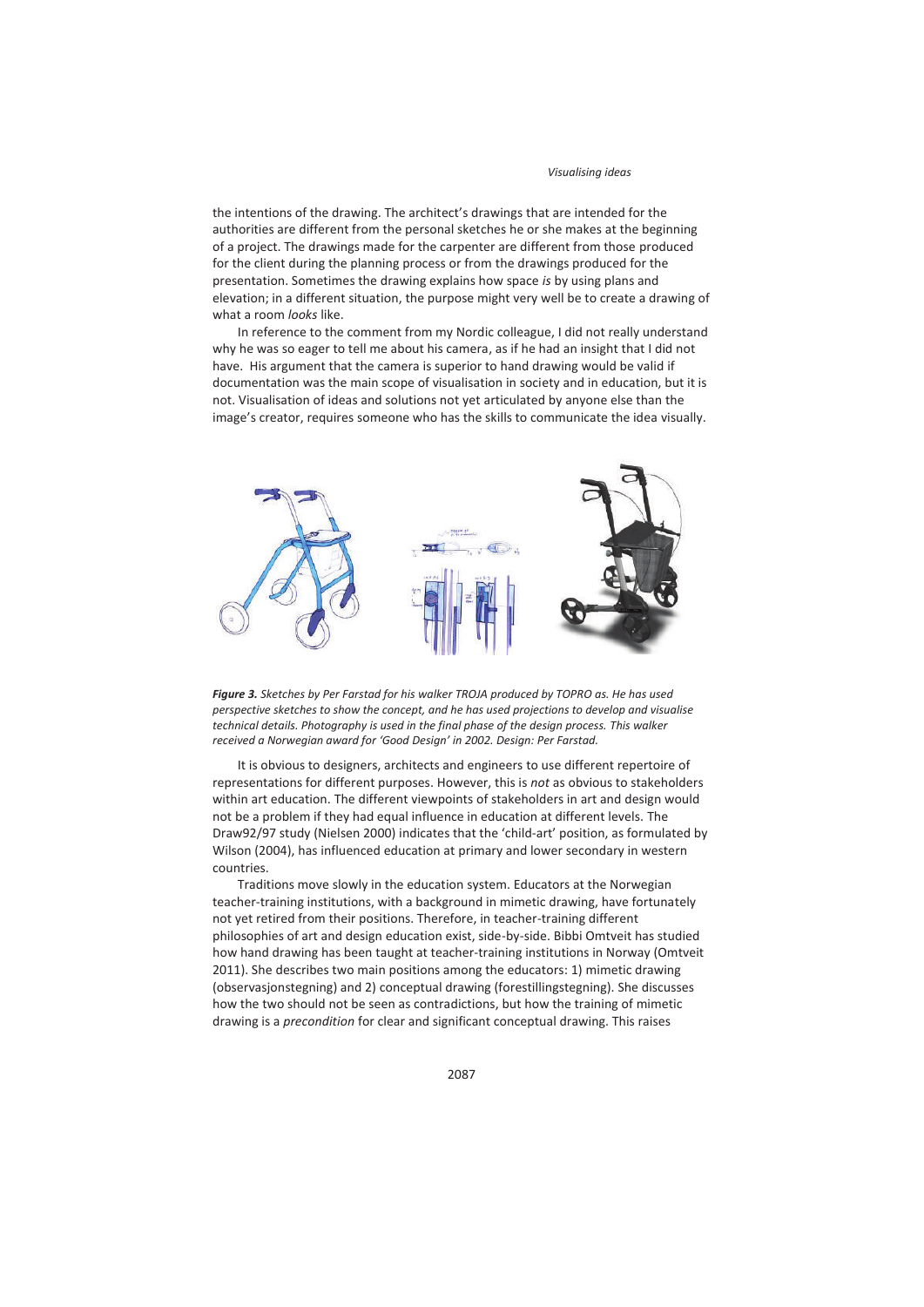further educational questions about the lack of emphasis placed on the learning of visual literacy, including mimetic drawing, in primary and lower secondary education compared to the emphasis placed on the learning of verbal literacy. There is no doubt that visual communication is increasingly used to communicate both facts, such as medical visualisation in scans of the human body, and illustrations, such as advertisements.

 I see visual literacy as an essential competence for the future. However, the question of how to achieve this competence still remains. Some of the questions raised in this article have to do with different attitudes on what to teach in primary and lower secondary education. Teachers at these educational levels have been influenced both by ideas from the field of art and from the field of craft, and an unnecessary split between the two has been maintained (Brænne 2011). Design education is faced with the challenge of building upon the *best* from the art tradition and the best from the craft tradition to become a central part of the core curriculum in primary and lower secondary education. Both the education of non-designers and professional design education could benefit from a focus on design literacy in primary and lower secondary education where different concepts of visualising ideas are emphasised.

## **Summing up**

It is not yet possible to take a photograph of an idea. A human being is needed to articulate ideas in one way or another. In this article the focus has been on visualising ideas and how visualisation is a point of departure for the communication of design solutions for a democratic and better world. For that purpose, skills in visualising are needed at different levels in education. Some training in mimetic drawing is a precondition for skilful rendering of ideas. Such a statement challenges the romantic philosophies of art education formulated by Lowenfeld and Brittain. Their philosophy of art education has been developed in a context where it was essential to neglect one right solution, such as in positivism. However, instead of allowing *different* concepts of drawing, they fell into a non-teaching ditch. There is no clear support for claiming that this romantic, non-teaching paradigm has advantaged the art and design education of youngsters. On the contrary, instead of continuing to draw, youngsters have stopped, and one of the reasons why, is that they do not feel comfortable with using a child-like drawing style when they are teenagers.

My Nordic colleague is right in this observation that youngsters take a lot of photos, and that is fine. The challenge, not only for those who will become designers but for all people, is how to educate a design-literate population so people will be capable of making good decisions that will create a better future for the world. In this case that means people must be able to visualise ideas in different ways—whether those representations be isometry or axonometry—in addition to plan, elevation, linear perspective and mixed representations. Future decisions will increasingly be made on the basis of visual representations, and this is a challenge for the educational society.

Romantic ideas connected to art still influence the practicing of drawing in primary and lower secondary schools in Norway. This happens despite the fact that the Norwegian national curriculum has a wider perspective with a focus on Visual communication, Design, Art and Architecture. Artistic expression is just one of several ways of visualisation. I think it is time to practice pluralism so as to avoid promoting a narrow art approach in art and design education in the primary and lower school levels. Doing so will benefit good design solutions for tomorrow.